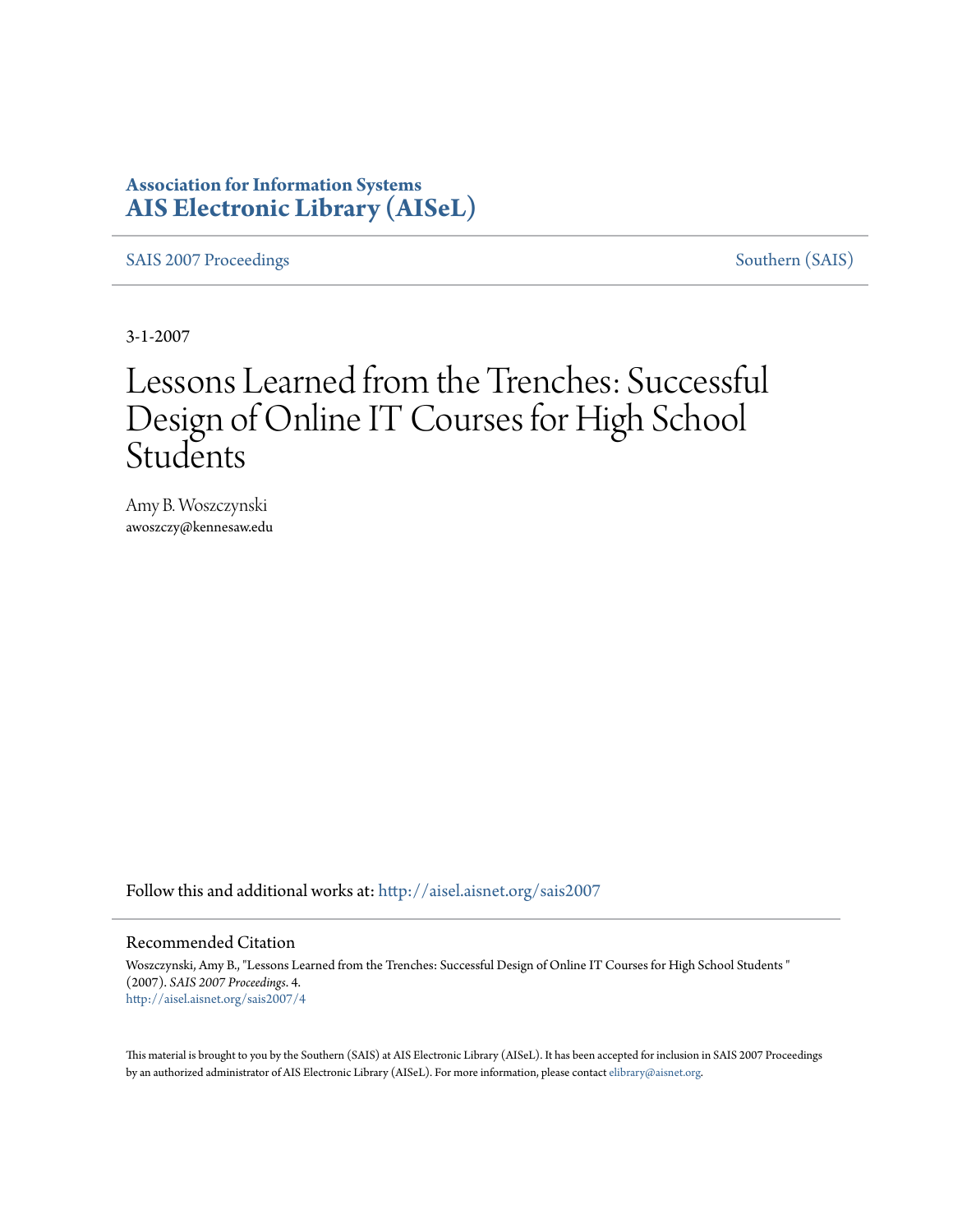## **LESSONS LEARNED FROM THE TRENCHES: SUCCESSFUL DESIGN OF ONLINE IT COURSES FOR HIGH SCHOOL STUDENTS**

**Amy B. Woszczynski Kennesaw State University**  awoszczy@kennesaw.edu

#### **Abstract**

*As high schools begin to offer more distance learning courses, universities have an opportunity to establish partnerships to deliver online IT courses. Delivering online courses at the high school level, however, means overcoming obstacles that may not be faced at the university level. In particular, establishing partnerships with high schools requires politically savvy navigations of bureaucratic roadblocks while ensuring the integrity of course content and delivery. This paper provides a primer on establishing relationships with high schools to deliver college-level IT curriculum to high school students in an asynchronous learning environment. We describe the curriculum introduced and discuss some of the challenges faced and the lessons learned.* 

**Keywords**: Distance education, high school students, information technology

#### **Introduction**

In this paper, we describe the CyberTech I program, an NSF-ITEST funded initiative which delivers university level introduction to IT curriculum online to nine schools in a large metropolitan area. Delivering online curriculum to high school students provides university educators with unique challenges. Unlike the college environment, in which professors have local autonomy over curriculum delivery and instruction, public high school curriculum has rigid standards that must be achieved, along with guidelines on methods of delivery. Forming a politically savvy team aware of how to navigate the high school environment is a must for ensuring successful establishment of partnerships.

#### **Background**

IT-related courses often fall under "Career and Technology Education" or "Business Education" departments in high schools. This positioning gives IT courses a distinctly different and typically lower regarded position from other mathematics and science courses. Often, students encouraged to take career and technology education courses select a non-college-prep track. Moreover, since many of the teachers in these departments have a primary background in business, they may find it difficult to teach an advanced IT course, leaving students unable to take more advanced courses, such as AP Computer Science, at their own schools.

In January 2005, we partnered with nine schools in a large metropolitan area to deliver an online introduction to IT course to high school students. Partnerships to deliver IT-related courses in the high schools have previously proven successful in Finland (Grandell, 2005), where five different college-level courses were offered at the high school level. Moreover, a community college in Pennsylvania successfully partnered with high schools to offer collegelevel computer information systems courses with significant success (Harvey, 2004). In addition to the goodwill established between high schools, students, and universities, programs such as these offer the ability to expand curriculum offerings at high schools significantly (Donlevy, 2003). Since 25% of public high schools have distance learning alternatives, and 19 states have virtual high schools (Mupinga, 2005), partnerships between colleges and high schools may become more commonplace. Distance learning has even expanded into the elementary level in some cases (Anastasiades, 2003), with a great deal of success.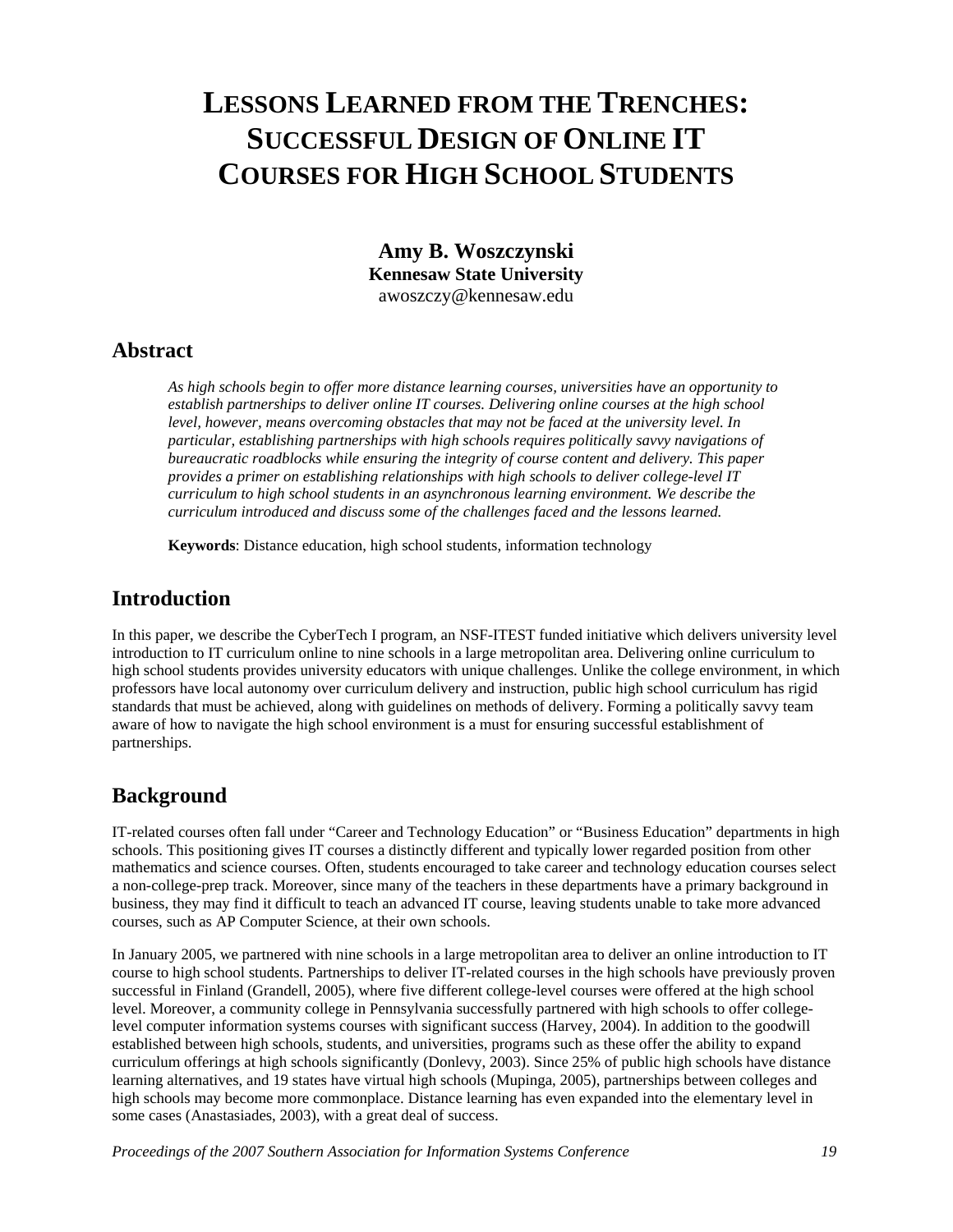After establishing a partnership with one or more schools, we then had to decide which online learning program to use. We debated upon WebCT CE, Blackboard, and Moodle. We needed to use a flexible, Web-based learning management system for several reasons. First, some of the schools were unable to offer the course during the regular school day. Therefore, we needed an asynchronous method to communicate with students on a 24/7 schedule. Second, those schools who did offer the online class during the regular school day met at different times and in different locations. Obviously, Web-based solutions offer the ability to reach a geographically dispersed population at different times.

## **CyberTech I Program**

The initial 75-hour phase of CyberTech I was delivered entirely on-line by university faculty to students in their high schools in school computer labs as well as to students in their homes. We decided upon Blackboard for course delivery since many of the high schools participating in the program already used and were familiar with this platform. The largest participant in the program insisted that we use Blackboard as the delivery mechanism if we wanted them to be part of the program.

Funding for the CyberTech program was provided through an NSF-ITEST grant (#0423576). The grant included stipends for high school teachers who assisted the students (Site Facilitators), course releases for participating faculty members, funding for graduate teaching assistants, and Blackboard fees for students. Students participating in the program received all materials and services free of charge, as did the schools involved. Each school agreed to provide a Site Facilitator and, where possible, a classroom devoted to CyberTech I students. The next section describes the CyberTech I curriculum delivered.

#### *Curriculum and Student Selection*

As the students' first IT course, the curriculum focused on the basics of computing and how the technology is used. The curriculum for the CyberTech I spanned the following subject areas: 1) The computer (hardware, software and how computers execute software); 2) problem solving, algorithm design, introduction to programming languages, abstract data types, operating systems, artificial intelligence, networks, simulation, software (including spreadsheets and databases) and the Internet. Also, we introduced students to legal and ethical issues in computing as well as information security and forensics. The course materials included a very readable textbook (Dale & Lewis, 2003) and a computing laboratory manual (Meyer, 2003) as supplements to the on-line curriculum. Jones & Bartlett Publishers graciously donated the textbooks and the accompanying laboratory manual and CDs to support the program.

Our CyberTech I program mapped to the Quality Core Curriculum (QCC) standards established by the Georgia Department of Education for IT Foundations 11.412, an existing high school course. Therefore, students were eligible to receive high school credit for the course. Further, students who successfully completed the CyberTech I curriculum and later enroll at our university will be able to receive college credit for the comparable introduction to IT course that all computer science and information systems majors must take. Students successfully completing the 75-hour CyberTech I course are also eligible to participate in the 60-hour SummerTech VB.net programming course immediately following the completion of their sophomore year.

We made all course materials available to students using the Blackboard delivery option. Assignments were divided into Units, with each Unit encompassing a chapter or similar grouping of material. Within every Unit, we integrated ethics components.

To recruit students for the program, we offered several information sessions in the evenings, where parents could learn about the program and ask questions. We learned that it was important to secure the support and excitement of at least one teacher or school counselor to ensure a large number of participants attended the information sessions. To that end, we involved counselors and principals early and often. The next sections describe the selection of the CyberTech I instructor, Site Facilitators, and teaching assistants, and provide recommendations on how to be successful during each phase of the selection process.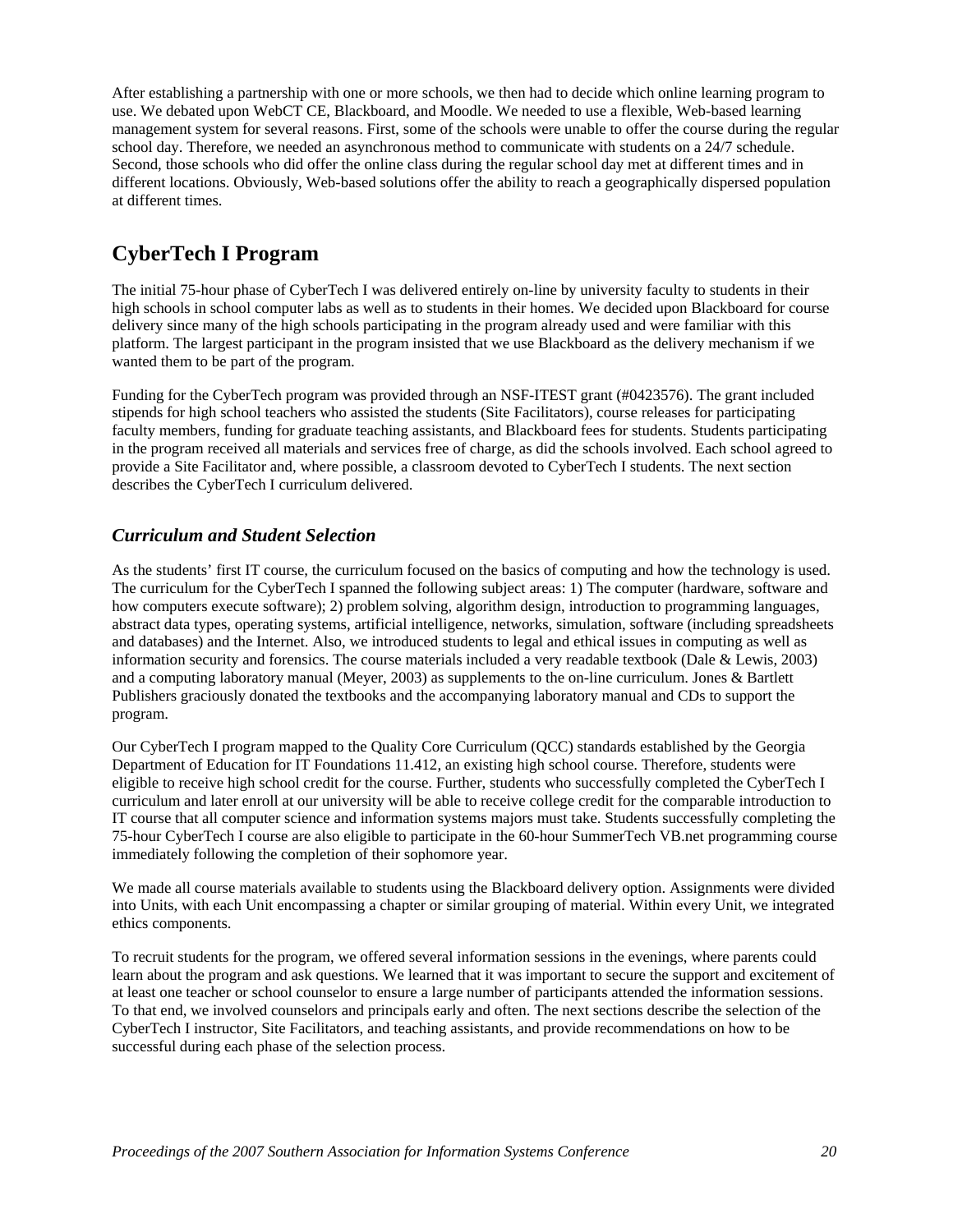#### *CyberTech I Instructor*

The CyberTech I instructor selected for this program had years of experience teaching the course material with excellent student evaluations of performance. Further, the instructor had several years of experience coordinating many sections of the course at two different universities. It is critical to select an instructor who works well with students at all levels and promptly responds to student inquiries. Moreover, we recommend that others undertaking similar programs avoid the temptation to assign adjunct or new faculty to this endeavor. The instructor needs experience teaching the course, excellent organization skills, the ability to juggle conflict needs seamlessly, and superior supervision skills to monitor the performance of the teaching assistants.

#### *Site Facilitators*

Selection of Site Facilitators presented challenges significantly different from the CyberTech I instructor. While we had total control of instructor selection, we had only limited input into the selection of a Site Facilitator. The school principals assigned the Site Facilitators, often selecting volunteer teachers, who may or many not have had the necessary background. We found that giving the principal advance notice of the need for instructors helped in the assignment of a Site Facilitator with the necessary skills. Ideal Site Facilitators would have extensive experience teaching advanced IT courses, a passion to teach Advanced Placement (AP) courses, and excellent teaching skills. Moreover, the Site Facilitator needed to be organized and able to work well in online environments. Since we learned that some Site Facilitators were unfamiliar with online teaching environments, we now require that all Site Facilitators complete a special training course in the online learning management system to ensure that they can provide basic assistance to students when needed. Previous studies have noted the importance of allocating sufficient training time to teachers (Donlevy, 2003).

We found that principals were more likely to assign excellent Site Facilitators when: 1) they received ample advance notice, 2) they understood the goals of the program, and 3) we stressed the effect of teacher involvement on student success in the CyberTech I classroom. This program targets underrepresented groups, including minorities, women, disabled, and first-generation college students. Since these students may not perform well on state-mandated tests, standards upon which the principal is graded, we use anticipated improved student performance as another selling point. If we can convince the principal that the program is going to help these students perform better in the classroom, we are more likely to receive assistance in the selection of an excellent Site Facilitator.

#### *Teaching Assistants*

Teaching assistants (TAs) were critical to the program's success, since they were the first line of contact for the students. We have a Master of Science in Information Systems program at our institution, so we had a ready group of qualified graduate students who could serve the high school students well. The NSF grant allowed us the opportunity to reward well-qualified students with tuition remission and a small stipend. Like the instructor and the Site Facilitators, it is critical to select teaching assistants who are organized, fast to respond to student questions, and able to work well in an online environment. Since the TAs are often the first line of contact for the students, their ability to handle problems in a tactful manner is of paramount importance. Moreover, their communication skills, both written and verbal, must be superlative. They need to work well with the CyberTech I instructor and the Site Facilitators.

However, we knew early in the program that TAs should not be the first line of contact for parents. Unlike the college environment, high school teachers often have to deal with parents who may not have complete information. When the parents contacted the TAs directly, the TAs were always told to forward that information to the CyberTech I Instructor. In addition, although the TAs graded all student work submitted, the CyberTech I Instructor, in consultation with the Site Facilitators, assigned final grades.

#### *Lessons Learned*

The high schools operate on a calendar that is slightly different from the one used by our university. Therefore, TA coverage for grading during Spring Breaks and after the end of the semester was somewhat limited. We found that hiring one "super TA" who worked through the semester and other breaks, was very helpful to the CyberTech I Instructor.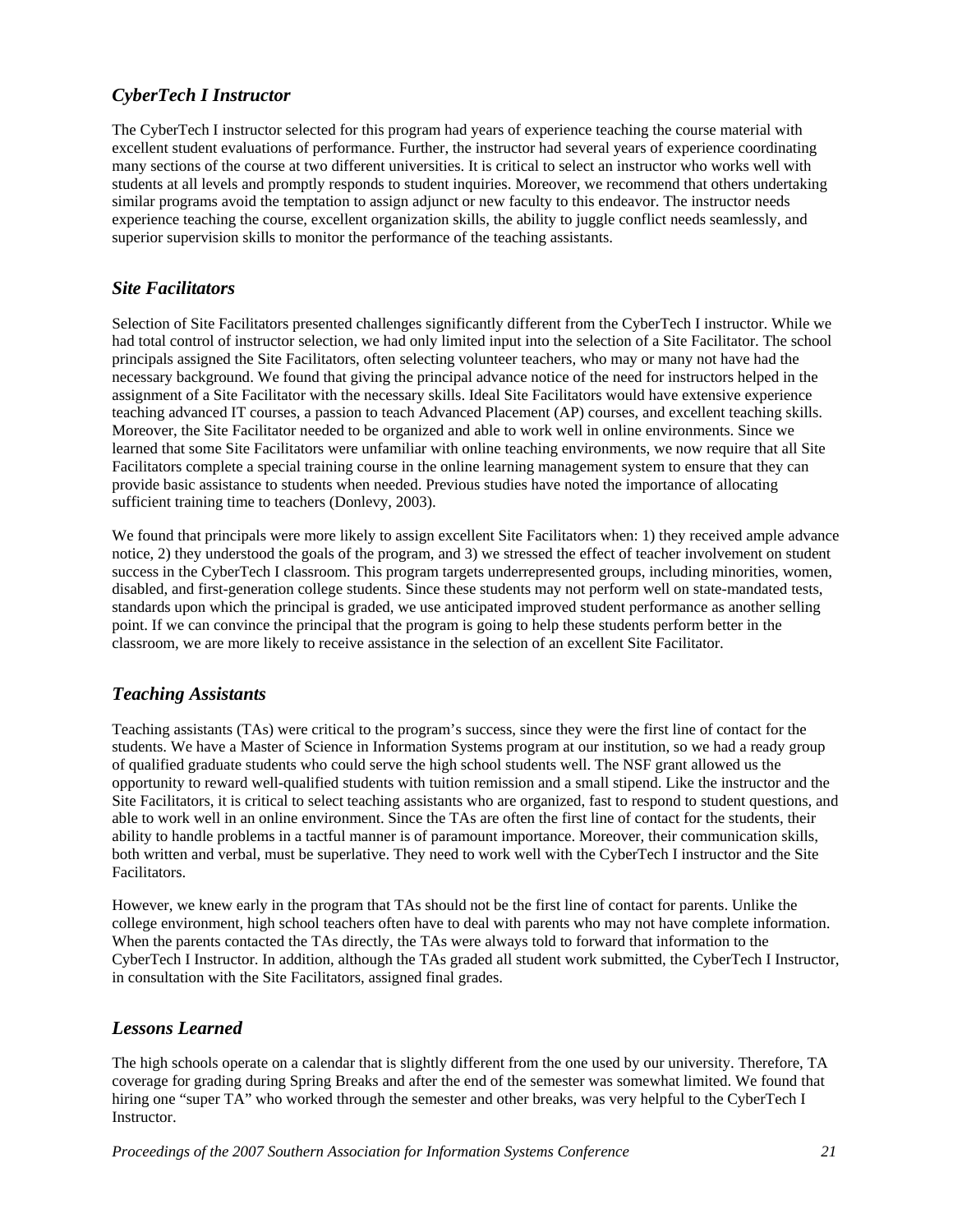The withdrawal process for high school students is different than the process normally encountered in universities. High school students are not allowed to withdraw from classes that meet during the day. However, for additional classes beyond the school day, they can withdraw almost until the end of the school year. It is very important to establish clear guidelines for withdrawal that do not conflict with individual high school guidelines.

The rules for changing grades also differ in the high schools and universities. High school students can appeal grades more than a year after the class was completed. In some cases, they can request withdrawal from a class well after the class has been completed. High school teachers – and sometimes counselors – have much more flexibility in changing grades than do professors in most university settings. Establishing clear guidelines for grade appeals is also necessary before starting any curriculum endeavor in the high schools.

Before, during, and after course completion, we asked for input from teachers, students, and parents in an effort to continuously improve the program. These assessment activities are described in the next section.

#### **Assessment**

Formative evaluation of each student's progress was conducted through daily quizzes and weekly assessment of work products by the CyberTech I instructor and teaching assistants (TAs). In addition to feedback from instructors and TAs, students received assistance from an online Site Facilitator at their local high school. Moreover, students were required to complete an initial evaluation before enrolling to determine their suitability for taking an online course. We used a test from one of the county systems that was given to all high school students who were considering enrollment in online learning. If the answers indicated that the student might not perform well in an online course, the student was given online advice and encouraged to visit the school counselor and/or talk with the instructor for further information.

We completed several assessment measures to determine performance in CyberTech I. First, we measured the number of students who enrolled in CyberTech I and the number of students who successfully completed the course. Second, we asked all students to take a pre-assessment test. This test was a 45-item multiple-choice test matched to the stated goals and objectives of the course. We compared the student's pre-assessment score to the score on a similarly-matched 45-item multiple-choice final exam to determine if learning occurred throughout the semester. Our results showed statistically significant differences between the pre-test and the final exam, which we used as an indication that learning had occurred.

We also conducted attitudinal surveys to gauge student satisfaction with the course. Our initial results indicated that students were generally satisfied with the CyberTech I course. However, we learned that high school students need a significant amount of interaction and activities to accomplish their activities – more so than their university student counterparts. Therefore, we plan to include more online activities in future endeavors. Moreover, we plan to better prepare students for the online learning environment so that they know what to expect from the course.

### **Conclusion**

Our study did face a number of challenges. Since high school students are not old enough to sign a contract, they cannot agree to complete surveys. Therefore, we had to secure parent permission for student participation in assessment activities. We learned that we should give the permission forms to the parents at the Orientation Session, rather than having the students take the forms home and return them.

We also learned that students who completed the CyberTech I program as part of the school day were much more successful than their counterparts who attempted to complete the program outside of the school day. Therefore, we encourage others considering a similar endeavor to work with the school systems to plan the online course as part of the regular school day. Since schedules are planned sometimes a year in advance, early planning is essential.

Further, we believe that it is vitally important to solicit input from industry and K-12 educators. We worked closely with a group of educators from one of the largest school districts in our state. With their support, we were able to encourage other systems to join the CyberTech I program. We also engaged experts from across the nation to provide input and guidance on program objectives through their participation on a CyberTech Advisory Board. With their input, we were able to develop meaningful assessment instruments and appropriate curriculum for the high school level.